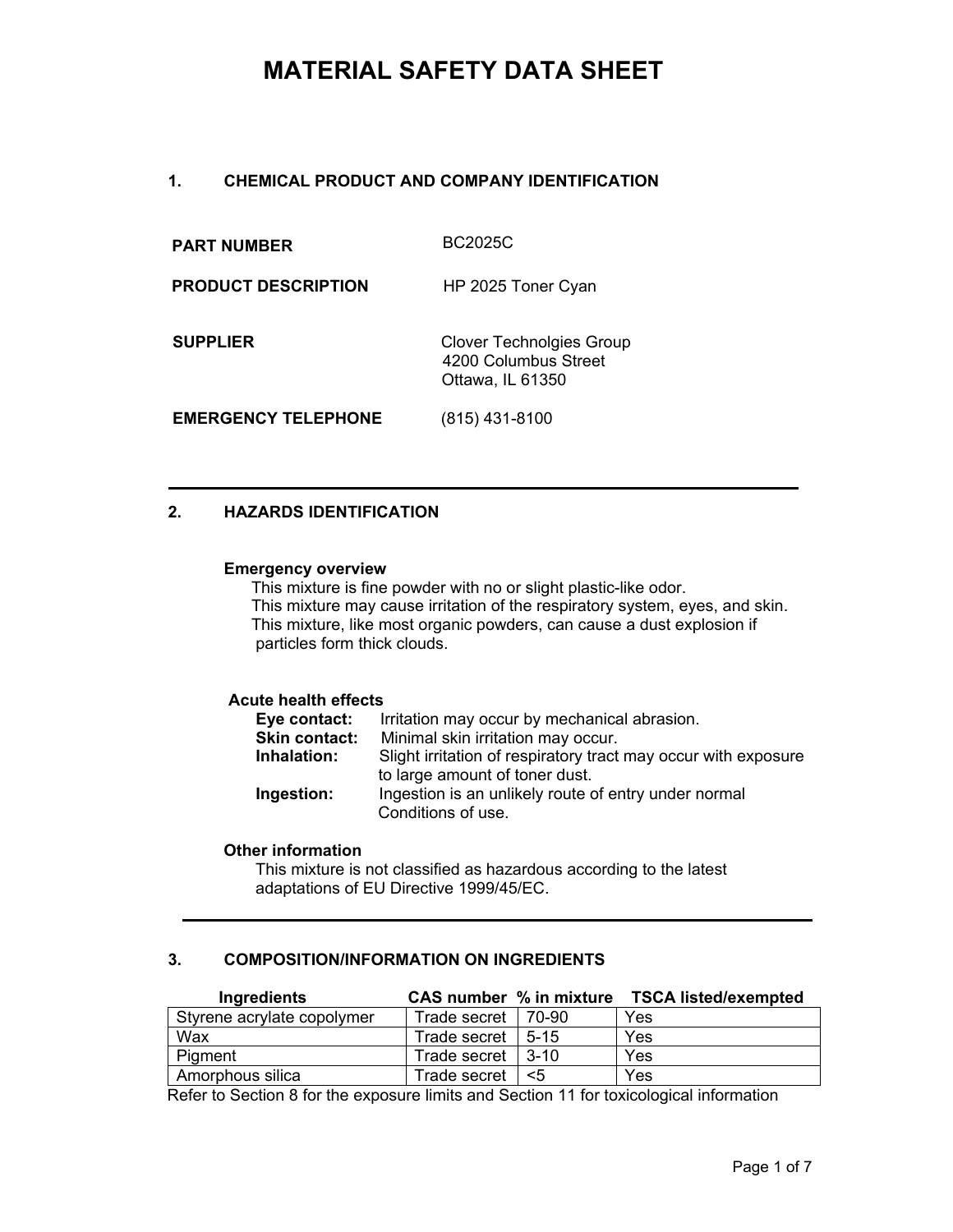# **4. FIRST AID MEASURES**

 Immediate medical attention may be required in the unlikely event of extreme Inhalation, eye contact or unusual reaction due to physical idiosyncrasy of the person.

### **Eye Contact:**

 Do not rub eyes. Immediately rinse with plenty of clean running water until particles are washed out. If irritation persist, seek medical advice.

#### **Skin Contact:**

 Wash out particles with plenty of water and soap. If irritation develops, seek medical advice.

#### **Inhalation:**

 Provide fresh air immediately. If symptoms occur, seek medical advice. **Ingestion:** 

 Clean mouth out with water. Drink several glasses of water. If sickness develops, seek medical advice.

# **5. FIRE-FIGHTING MEASURES**

 **Suitable extinguishing media:** Carbon dioxide, Water, foam, dry chemical **Extinguishing Media which shall not be used:** None known. **Special exposure hazards arising from the mixture itself, combustion products, or** 

 **resulting gases:** 

 Toner like most organic powders, is capable of creating a dust explosion when particles are dispersed.

Carbon monoxide and carbon dioxide are hazardous resulting gases.

**Special protective equipment for fire-fighters:** None known

# **6. ACCIDENTAL REALEASE MEASURES**

# **Personal precautions:**

Avoid dust formation. Do not breathe dust.

.

Wear personal protective equipment as described in Section 8.

# **Environmental precautions:**

Do not discharge into drains.

# **Methods for cleaning up:**

 Eliminate sources of ignition and flammables. Vacuum or sweep the material Into a sealed container. If a vacuum cleaner is used, it must be dust Explosion-proof. Dispose of the material in accordance with Federal/ State/local requirements.

# **7. HANDLING AND STORAGE**

# **7.1 Handling**

 **Keep out of reach of children**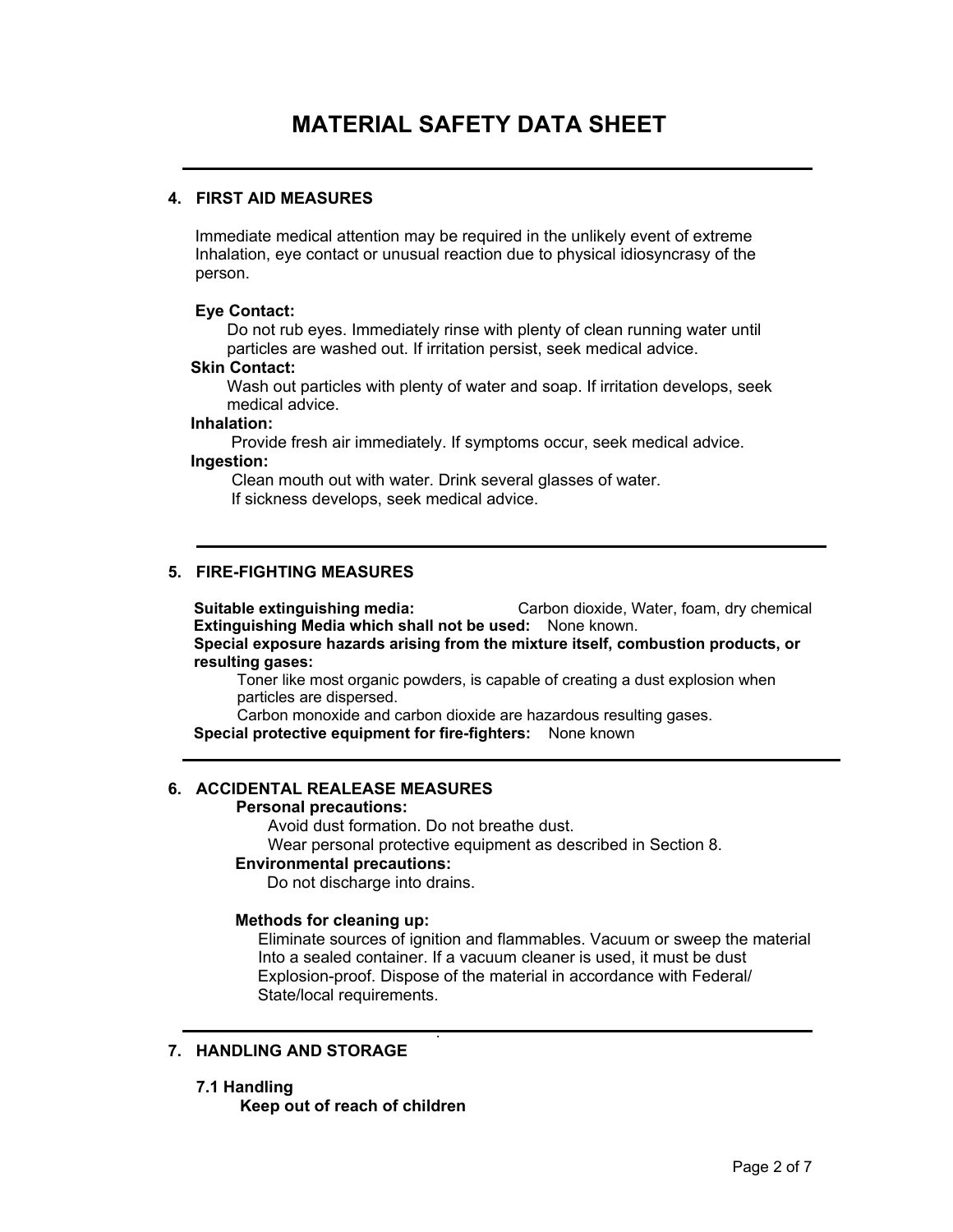Avoid dust formation. Handle in adequately ventilated area. Do not breathe dust. Do not get in eyes or on skin. Keep away form excessive heat and sources of ignition such as sparks and open flames.

 Ensure all the equipment is electrically earthed/grounded before beginning operation.

### **7.2. Storage**

Keep out of the reach of children.

 Keep container closed and store at room temperature. Keep away from excessive heat and sources of ignition. Do not store with strong oxidizers.

### **8. EXPOSURE CONTROLS/PERSONAL PROTECTION**

#### **8.1 Exposure limit values:**

Mixture as particulate not otherwise classified

 OSHA PELs (TWA): 15mg/m3 (Total dust), 5 mg/m3 (Respirable fraction) ACGIH TLV (TWA): 10mg/m3 (Inhalable particulate), 3mg/m3 (Respirable Particulate)

Amorphous silica

OSHA PELs (TWA):20 mppcf\* or 80/%SiO2 mg/m3 (\*million particles per cubic foot)

#### **8.2 Exposure controls**

#### **8.2.1 Occupational exposure controls**

 Good general ventilation should be sufficient under normal conditions of use. Gloves are recommended.

Protective goggles or safety glasses are recommended.

 Personal respiratory mask is not required under normal conditions of use, but a respirator is needed in case of dust formation

#### **8.2.2 Environmental exposure controls**

Not applicable.

# **9. PHYSICAL AND CHEMICAL PROPERTIES**

# **General information Appearance:**<br>Odor:

| Appearance: | Fine powder                      |
|-------------|----------------------------------|
| Odor:       | None or slight plastic-like odor |

#### **Important health, safety and environmental information:**

**pH:** Not applicable<br>**Boiling point/boiling range:** 

| <b>Boiling point/boiling range:</b> |  |
|-------------------------------------|--|
|                                     |  |

| Not applicable                                   |
|--------------------------------------------------|
| Not applicable                                   |
| Not flammable                                    |
| Not data available                               |
| No data available                                |
| Not applicable                                   |
| $1.0 - 1.5$ (water=1)                            |
| Partially soluble in toluene and tetrahydrofuran |
|                                                  |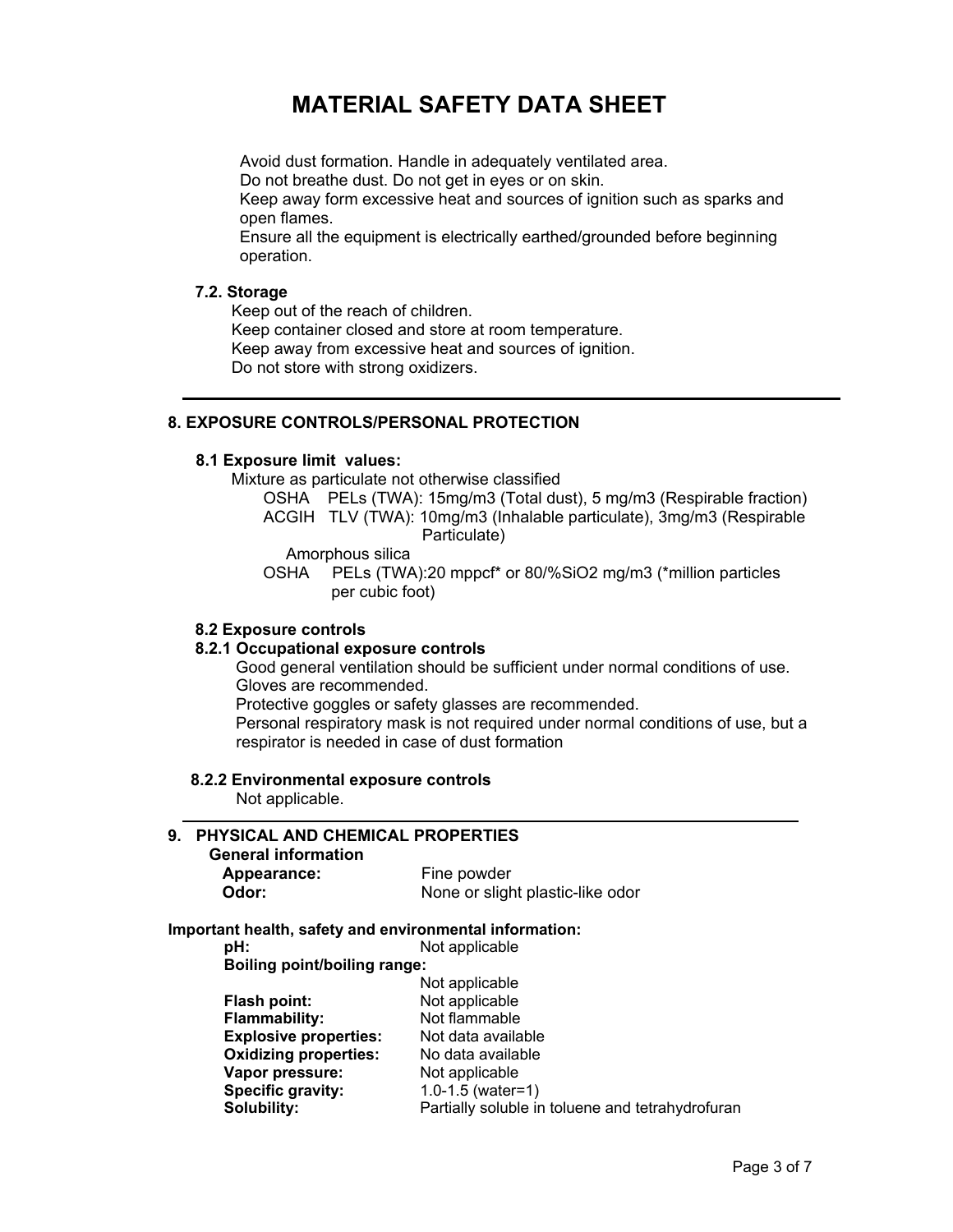**Water solubility:** Negligible  **Partition coefficient (n-octanol/water):** Not applicable<br> **Viscosity:** Not applicable **Vapor density:**<br> **Evaporation rate:**<br>
Not applicable **Evaporation** rate:

**Not applicable**<br>Not applicable

 **9.3 Other information**

None

# **10. STABILITY AND REACTIVITY**

 This material is stable under normal conditions of use and storage. No hazardous polymerization will occur. No significant reaction will occur with air or water at room temperature.

#### **Condition to avoid**

Excessive heat Dust formation

#### **Materials to avoid**

Strong oxidizers, which could vigorously oxidize organic materials in this mixture and cause a fire in an extreme case.

#### **Hazardous decomposition products**

Carbon monoxide and carbon dioxide when combusted.

# **11. TOXICOLOGICAL INFORMATION**

According to the information provided by the suppliers about the substances contained in this mixture, seriously damaging effect is not expected when this mixture is treated in accordance with standard industrial practices and Federal/state/local requirements. Refer to Section 2 for potential health effects and Section 4 for first aid measures.

| <b>Acute toxicity</b><br>Oral: | LD50 rat > 5,000 mg/kg (OECD 425), not harmful.<br>(a similar product)                                                                                                                                                                   |
|--------------------------------|------------------------------------------------------------------------------------------------------------------------------------------------------------------------------------------------------------------------------------------|
| Inhalation:                    | None of the substances in this mixture is classified for acute<br>Inhalation toxicity according to EU Directive 67/548/EEC.                                                                                                              |
| Dermal:                        | No test data available.<br>None of the substances in this mixture is classified as irritant<br>according to OSHA Hazard Communication standard 29 CFR<br>1910.1200 or for acute dermal toxicity according to EU Directive<br>67/548/FFC. |
|                                | Eye irritation: No test data available.<br>None of the substances in this mixture is classified as eye                                                                                                                                   |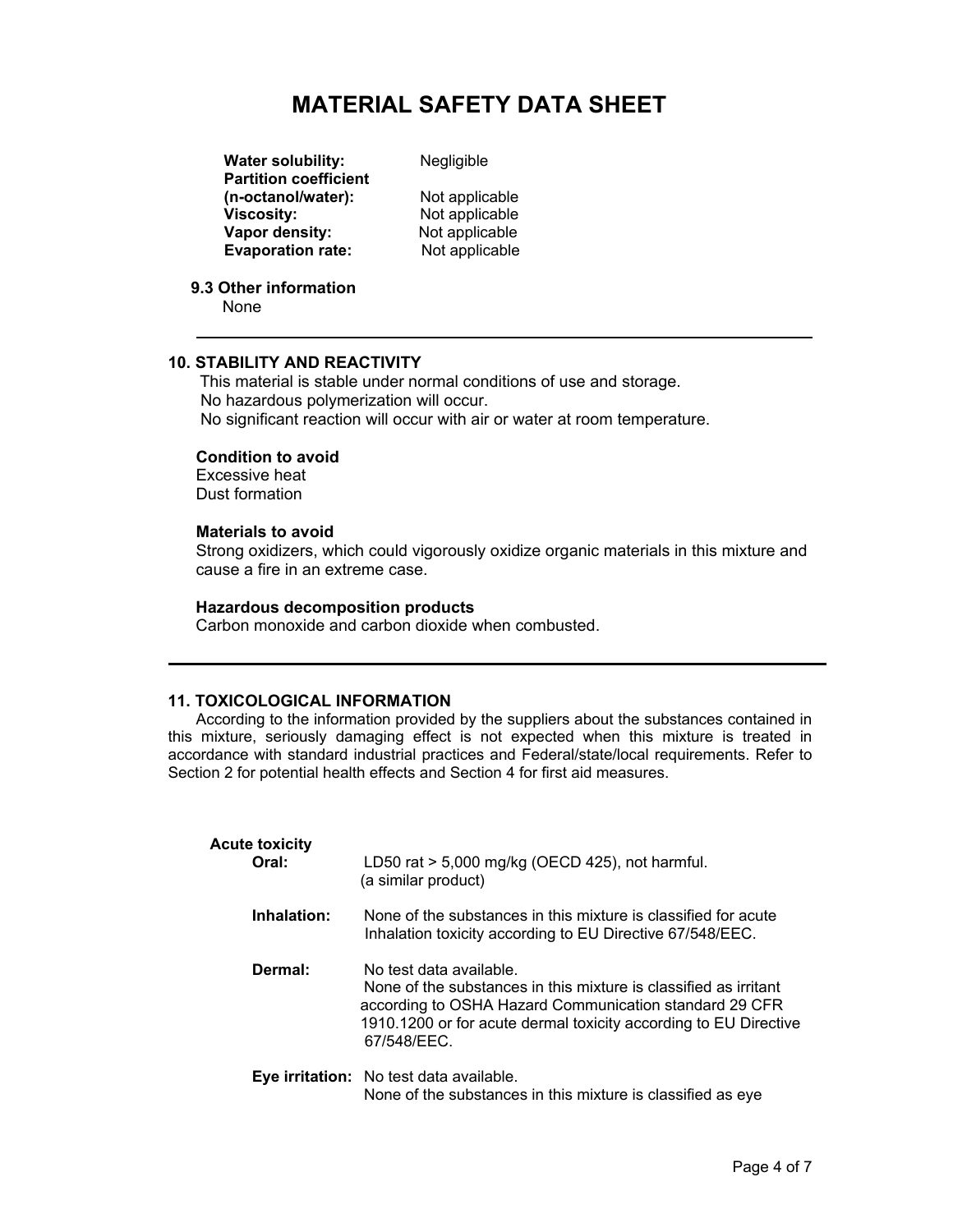irritation EU Directive 67/548/EEC.

**Skin irritation:** No test data available.

None of the substances in this mixture is classified as a skin irritant according Io OSHA Hazard Communication Standard 29 CFR 1910.1200 or EU Directive 67/548/EEC

**Sensitization:** No test data available. None of the substances in this mixture is classified as a sensitizer according to OSHA Hazard Communication Standard 29 CFR 1910.1200 or EU Directive 67/548/EEC.

#### **Chronic Toxicity:**

No test data available None of the substances in this mixture is classified as very toxic, toxic or harmful for chronic effect according to EU Directive 67/548/EEC.

**Mutagenicity:** Ames test (Salmonella typhimurium, Escherichia coli) negative. (a similar product)

#### **Carcinogenicity:**

No test data available None of the substances in this mixture is classified for carcinogenicity according to EU Directive 67/548/EEC.

#### **Reproductive toxicity:**

No test data available. None of the substances in this mixture is classified for reproductive toxicity according to EU Directive 67/548/EEC.

# **12. ECOLOGICAL INFORMATION**

According to our test results or this or similar mixture and the information provided by the suppliers about the substances contained in this mixture, this mixture is not expected to be harmful to ecology.

### **Ecotoxicity:**

No data available

# **Mobility**

No data available

#### **Persistence and degradability** No data available

**Bioaccumulative potential**  No data available

**Results of PBT assessment**  Not applicable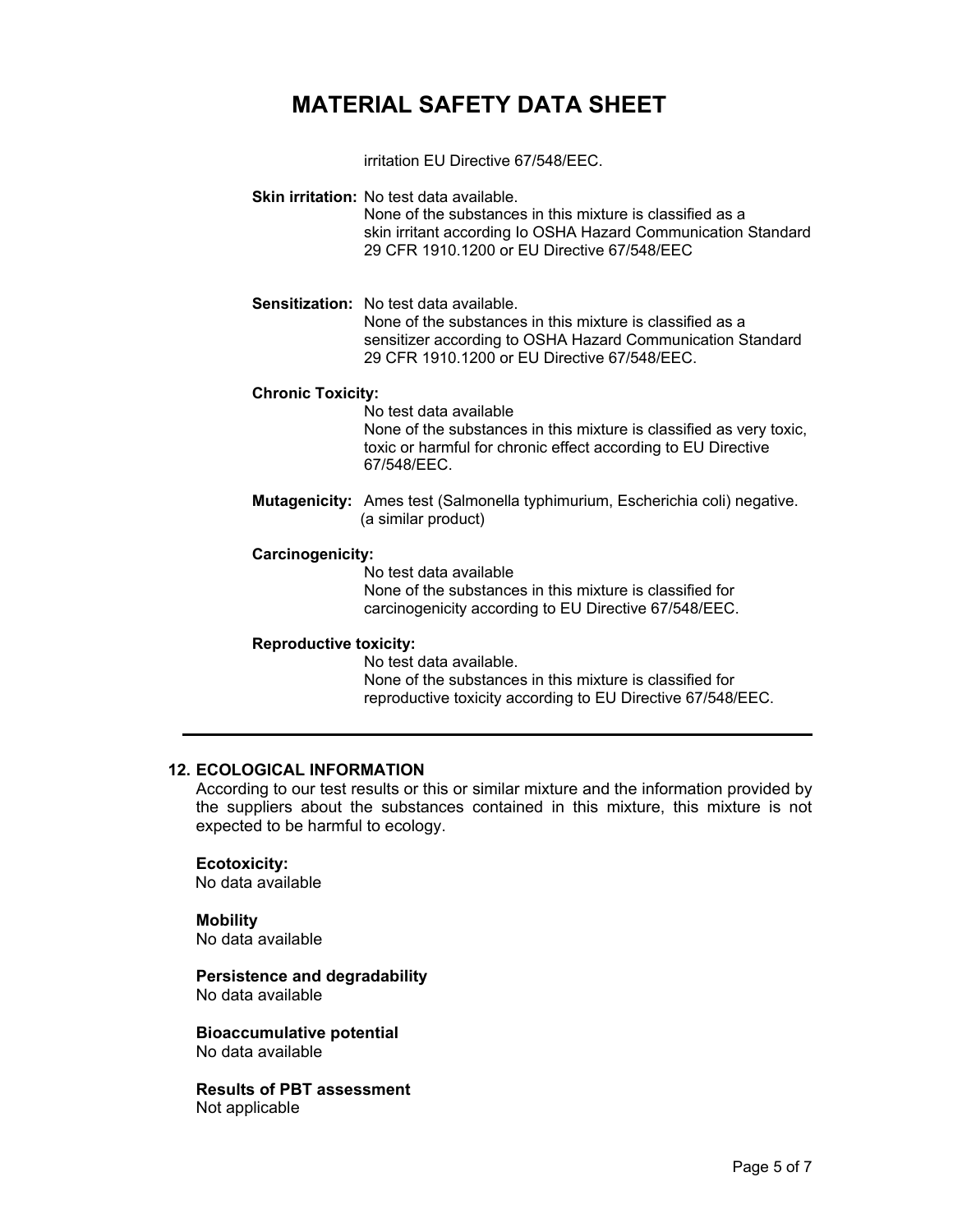**Other adverse effects**

None known

### **13. DISPOSAL CONSIDERATIONS**

This mixture may be landfilled or incinerated in compliance with all Federal/state/local provisions.

Do not dump this product into sewers, on the ground, or into any body of water.

# **14. TRANSPORTATION INFORMATION**

**International Transport Information**  Not a regulated material under the United State DOT, IMDG, ADR,RID, or ICAO/IATA.

### **15. REGULATORY INFORMATION**

**TSCA:** All the substances in this mixture is listed or exempted in accordance with TSCA.

# **ERCLA Reportable Quantity (40 CFR 117,302): C**

Not applicable to this mixture.

#### **SARA Title III**

**(40 CFR 355): Section 302** Not applicable to this mixture.

#### **Section 311/312 (40 CRF 370):**

**Not applicable to this mixture.** 

# **31 (40 CFR 372): Section 3**

Not applicable to this mixture

Please refer to any other Federal/state/local measures that may be relevant.

### **16. OTHER INFORMATION**

This information is believed to be true and accurate. It represents the best information currently available to us. We make no warranty, Expressed or implied with regard to such information. We make no liability resulting from its use. Users should make their own investigations to determine the suitability for their particular purposes.

**EVISION DATE:** 2009-10-12 **R** 0-12 **SAFETY DATA SHEET:** 2009-1

### <u>Abbreviations</u>